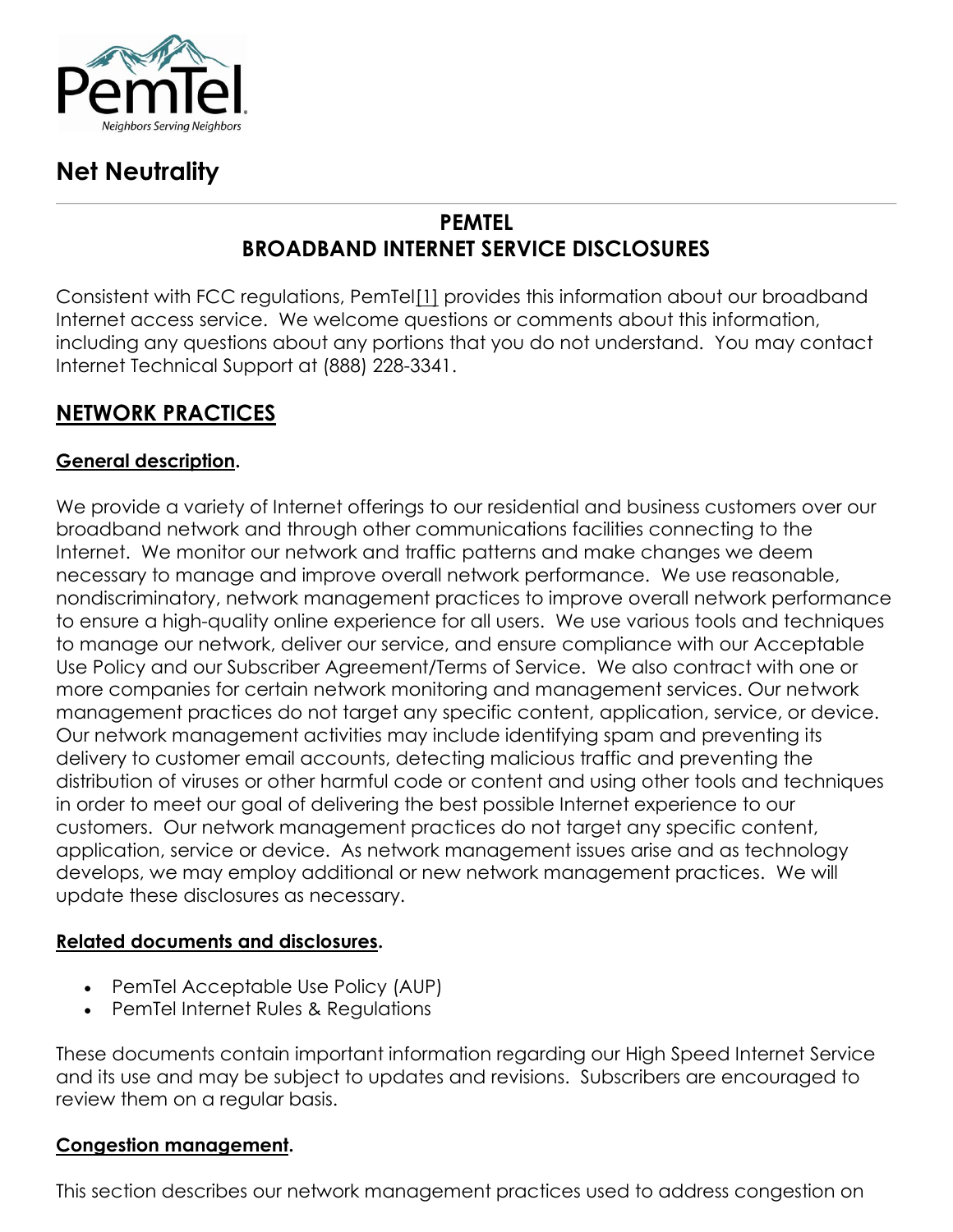### **Congestion management practices used**.

- Network monitoring. We monitor our network for utilization trends. We receive regular reports showing changes in network traffic and congestion. We use this information to plan increases in available bandwidth, port additions or additional connectivity to the Internet. Should new technologies or unforeseen developments in the future make it necessary to implement an active congestion management program, we will update these disclosures and otherwise notify our customers of the scope and specifics of this program.
- Types of traffic affected**.** Our congestion management practices do not target any specific content, applications, services, or devices, or otherwise inhibit or favor certain applications or classes of applications.
- Purpose of congestion management practices**.** Our broadband Internet network is a shared network. This means that our customers share upstream and downstream bandwidth. The goal of our congestion management practices is to enable better network availability and speeds for all users. Our congestion management practices serve to:
- Help us adapt and upgrade our network to maintain or improve network performance as demand for our broadband Internet network increases.
- Help us adapt and upgrade our network to maintain or improve network performance as demand for higher bandwidth applications increases. Some examples of higher bandwidth applications are gaming, streaming movies, and streaming high definition video.

### **Congestion management criteria.**

- Network monitoring. Our network monitoring provides data to help us plan upgrades to our network, equipment, technology, and connectivity to the Internet. As demand for our Internet service increases, and as demand for higher bandwidth applications increases, we monitor effects on network performance and plan upgrades as we deem necessary.
- Effects on end user experience. Because our broadband Internet network is a shared network, periods of high network demand may result in Internet traffic congestion. End users may experience reduced bandwidth or speed during these times. Although we work to engineer and implement solutions to eliminate congestion that affects the end user experience, new technologies or unforeseen developments may require implementation of an active congestion management program. Should it become necessary in the future to implement such programs, PemTel will notify its customers of the program and the criteria under which this congestion management will be implemented.

### **Application-Specific Practices.**

This section discloses any application-specific practices we use, if any.

• Management of specific protocols or protocol ports. We do not block ports unless our network comes under attack from viruses or other "malware." In such cases, a third party provider may block that specific port until the attack ceases, at which time they remove the block.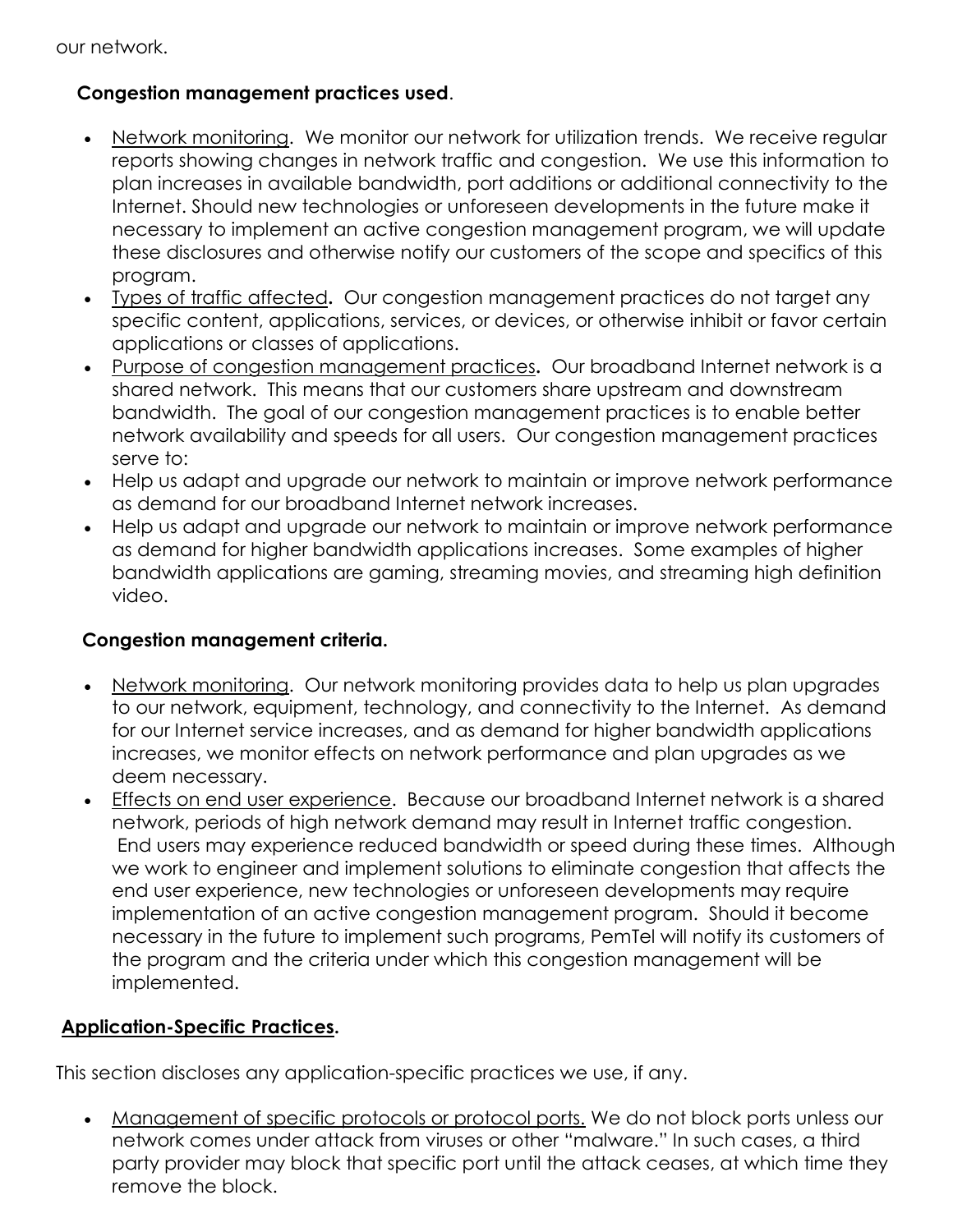- Modification of protocol fields. Not applicable.
- Applications or classes of applications inhibited or favored. Not applicable.

# **Device Attachment Rules.**

This section addresses any limitations on attaching lawful devices to our network.

- General restrictions on types of devices to connect to network. We place no general restrictions on lawful devices that a customer may connect to our network, so long as the device is: (i) compatible with our network; and (ii) does not harm our network or other users. Our broadband Internet service works with most PCs and laptops including Macs, and other Internet compatible devices like game systems and Internet-enabled TVs. If a wireless router is connected to our broadband Internet service, wireless Internet compatible devices properly connected to the router including computers, tablets, smartphones, and other devices can connect to our network. If a customer or potential customer believes they have an unusual configuration, our customer service department will help determine if there is a compatibility problem.
- DSL Equipment. To use our High Speed Internet service delivered via DSL, customer must have a DSL modem. The customer connects a computer or other Internet enabled device to the modem through a Network Interface Card (NIC) for a wired connection. Some DSL modems can also transmit a Wi-Fi signal for connecting wireless devices to our network. For DSL modems that do not transmit a Wi-Fi signal, a customer can attach a wireless router to the DSL modem for connecting wireless devices. A customer may obtain a DSL modem from us or may use a compatible, commercially available DSL modem. If a customer has a question about DSL modem compatibility, our customer service department will help. Additional information regarding the equipment required to connect to our network is available on our website.

### **Network and End User Security.**

This section provides a general description of the practices we use to maintain security of our network.

### **Practices used to ensure end user security, including triggering conditions**.

- Hostile port blocking: We block known hostile ports to prevent unwanted files, browser hacking and virus attacks.
- Virus and Spam filtering: We filter email and website traffic for virus activity and Spam using industry standard virus scanning and prevention techniques. Should an email message be found to contain a virus or other harmful content, the message will be deleted without notification given to either the sender or the intended recipient(s).
- Firewalls. DSL modems obtained from us have firewalls. When customers obtain a DSL modem from us the firewall is disabled. We will enable the firewall at a customer's request. The firewall provides some protection against persons or programs that attempt to gain access to your computers or other connected devices through the Internet.
- Additional services. We offer email filtering services for virus activity and Spam, as well as antivirus software, to our customers for an additional fee.

### **Practices used to ensure security of the network, including triggering conditions**.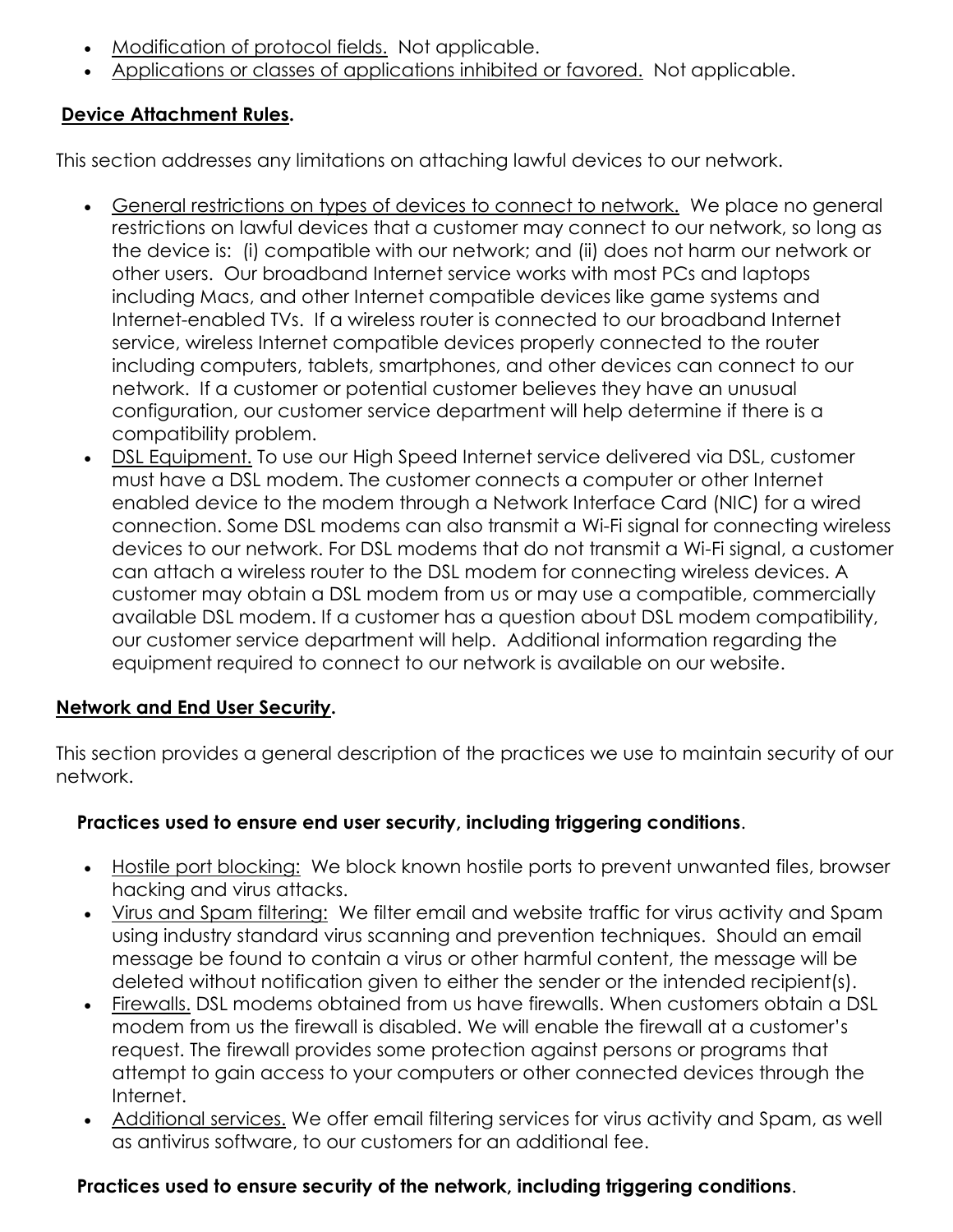- Hostile port blocking: We block known hostile ports to prevent unwanted files, browser hacking and virus attacks.
- Virus and Spam filtering: We offer email and personal website hosting. We use industry standard virus scanning and prevention techniques to filter email and website traffic for virus activity and Spam.

# **PERFORMANCE CHARACTERISTICS**

### **General Service Description**.

Our broadband Internet service enables a customer to connect an Internet-enabled device through either a wired or wireless connection. Our broadband Internet access service includes wiring, a DSL modem and a network interface card (NIC) for the personal computer, if required. Our broadband Internet access service enables residential and commercial subscribers to access all lawful content, applications, and services of their choice available on the Internet.

No Internet service provider can guarantee a specific speed at all times – the actual speed a customer will experience while using the Internet depends on a variety of conditions. These can include the customer's computer, the customer's home network configuration, the number of devices connected or the performance of the website visited.

### **Service technology.**

We deliver our High Speed Internet service through DSL technology, which uses copper telephone lines. Customers access our network using DSL modems.

### **Expected and actual speeds and latency.**

### **Expected performance.**

- We offer customers a variety of broadband Internet service levels. We provide a description of the expected maximum transfer speeds associated with each service level on our website.
- Speed. The speeds we identify for each High Speed Internet service level are the maximum upload and download speeds that customers are likely to experience. We provision our customers' modems and engineer our network to deliver the speeds to which our customers subscribe. However, we do not guarantee that a customer will actually achieve those speeds at all times. A variety of factors can affect upload and download speeds, including customer equipment, network equipment, congestion in our network, congestion beyond our network, performance issues with an Internet application, content, or service, and more.
- Latency. Latency is another measurement of Internet performance. Latency is a term that refers to the time it takes for information to travel between your computer and your Internet destination. High latency occurs when the time it should normally take for the information to make the trip becomes abnormally long. Latency is typically measured in milliseconds, and generally has no significant impact on typical everyday Internet usage. Most applications, such as email and websites, work well despite average latency. Highly interactive applications, such as multi-player games, do not work well with higher latency. As latency varies based on any number of factors, most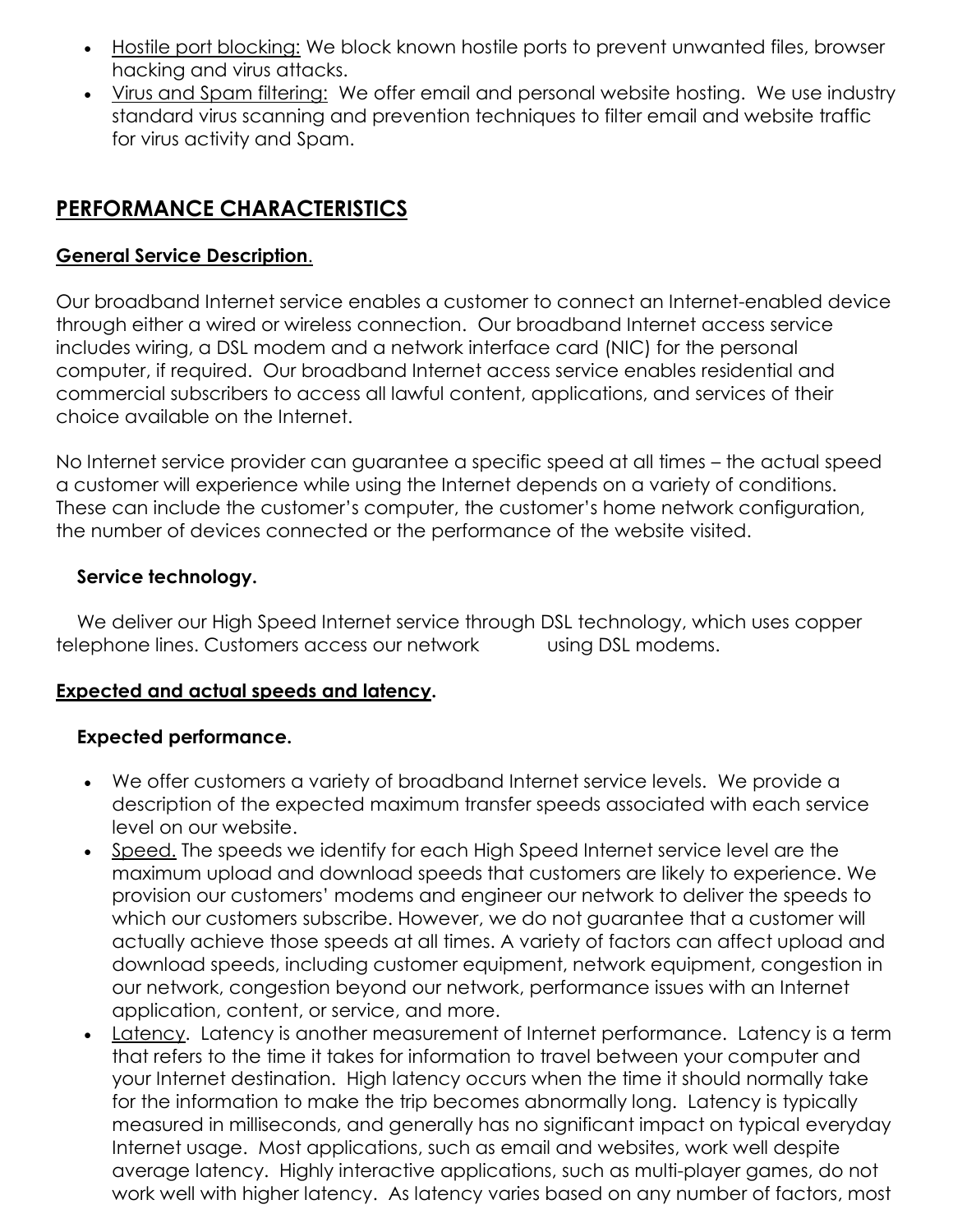importantly the distance between a customer's computer and the ultimate Internet destination (as well as the number and variety of networks your packets cross), it is not possible to provide customers with a single figure that will define latency as part of a user experience.

- Actual speed and latency performance. Actual speed and latency may vary depending upon network conditions and other factors. The FCC has reported that customers of DSL-based broadband Internet services receive mean download speeds that are 101% of advertised speeds during non-peak hours, and 102% of advertised speeds during peak hours[.\[2\]](http://www.pemtel.com/net-neutrality1.html#_ftn2) In addition, the FCC has reported that these same customers experience average latenc[y\[3\]](http://www.pemtel.com/net-neutrality1.html#_ftn3) delays of 32 milliseconds.
- Suitability of the Service for Real-time Applications. Our broadband Internet access service is suitable for typical real-time applications, including messaging, voice applications, video chat applications, gaming, and Internet video. If users or developers have questions about particular real-time applications, please contact Internet Technical Support at (888) 228-3341.

#### **Non-Broadband Access Data Services.**

#### **Non-BIAS Data services offered to end users**.

We offer several managed or "non-BIAS data" services over our network, sharing network capacity with other high speed Internet services.

# **COMMERCIAL TERMS**

- Prices. Monthly prices for our broadband Internet access services are available on our website.
- Usage-based fees. Not applicable.
- Fees for early termination. We impose an early termination fee of \$25 for a contract that the customer terminates before the end of the term. This fee remains subject to change. If you have any questions regarding these early termination fees, please contact us.
- Fees for additional network services. Fees for certain additional network services are available on our website.
- Inspection of network traffic. We routinely monitor network and traffic patterns.
- Privacy Policies. We collect and store information from many sources as it relates to providing and maintaining service to our customers. Individually identifiable customer information, including usage data obtained in our role as your broadband Internet access service provider is only used to provide the service, improve your use of the service, manage our network, or as otherwise required or authorized by law[.\[4\]](http://www.pemtel.com/net-neutrality1.html#_ftn4)
- We do not disclose individually identifiable broadband Internet access service customer or use information to third parties except: (i) as necessary to provide our broadband Internet service and to manage our network; or (ii) in response to law enforcement requests, subpoenas, court orders, or as otherwise required or authorized by law.
- Virus and Spam filtering. We filter email and website traffic for virus activity and Spam using industry standard virus scanning and prevention techniques. Should an email message be found to contain a virus or other harmful content, the message will be handled in accordance with the subscriber's GreyMail settings.
- Storage of network traffic information. Dynamic Host Configuration Protocol (DHCP) information is a code included in all network traffic that associates that traffic with a